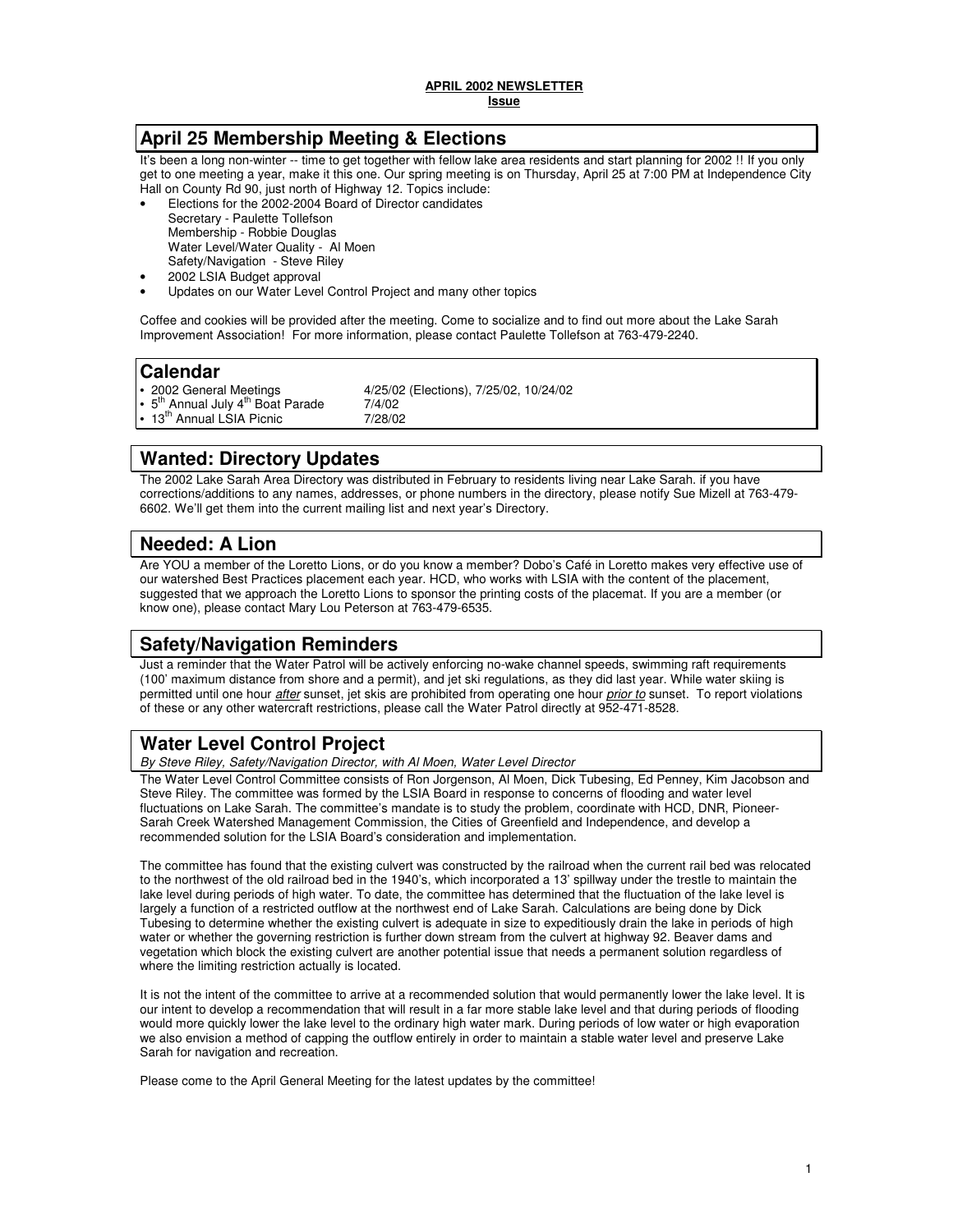### **Summary of No Wake Zone Ordinances**

#### By Paulette Tollefson

Following are summaries of the legislation passed in 2001 related to no-wake restrictions for Lake Sarah. These were spotted in the Rockford News Leader public notices for Greenfield on March 18, 2002. This was joint legislation, so we assume similar summaries were published by the City of Independence.

NOTE: The first Ordinance is for the permanent no-wake zone in the channel. The second Ordinance is for a no-wake zone for the entire lake, which applies only in times of very high water, such as in the spring of 2001.

#### Summary of Ordinance Establishing Surface Use Restrictions for a Portion of Lake Sarah

On the 6<sup>th</sup> day of March, 2001, the Greenfield City Council passed an Ordinance establishing surface use restrictions for a portion of Lake Sarah. The Ordinance calls for a slow-no wake zone on Lake Sarah in the channel separating the northerly and southerly halves of the lake. The Ordinance provides penalties for violation of the slow-no wake zone. The complete text of the Ordinance may be reviewed at the Greenfield City Hall located at 6390 Town Hall Drive, Greenfield, MN 55357. Dated March 13, 2002. City of Greenfield, Krista Okerman, Administrator.

<u>Summary of Ordinance Permitting a No-Wake Zone During High Water Levels on Lake Sarah</u><br>On the 19<sup>th</sup> day of June, 2001, the Greenfield City Council passed an Ordinance relating to the slow-no wake zone requirements on Lake Sarah. This Ordinance calls for the slow-no wake restriction when waters on Lake Sarah reach or exceed 980.7 feet above sea level. The complete text of the Ordinance may be reviewed at the Greenfield City Hall located at 6390 Town Hall Drive, Greenfield, MN 55357. Dated March 13, 2002. City of Greenfield, Krista Okerman, Administrator.

# **Tamarack Pond Problem**

#### By Mary Lou Peterson

Mary Lou reported to the LSIA Board that the NURP ponds in Tamarack appear to be abandoned and have not been maintained since they were re-dug. At Harold Burrows' suggestion, Mary Lou checked with the Hennepin Conservation District and the City of Independence to see whether HCD can plant some native grasses around the NURP ponds. Carolyn Dindorf of HCD was supportive; Hennepin County may have input. LSIA will pursue plantings around the ponds.

# **Ice Cleanup News**

#### By Brad Spencer

Good news! Brad Spencer reported that the cleanup done by departing ice fishermen is the best job in the last 5 years. Brad spent several hours of President's Day picking up scrap wood and cloth on the east basin of the lake, but he did not find large quantities left behind. (February 18 was a good cleanup day – before the snowfall, when the ice was quite soft.) Brad also scanned the west basin on February 23 (after the snow and cold returned), finding little except two 6x10" rag rugs and a large white towel frozen into the ice off Stony Point. They required warmer weather and softer ice for removal.

The scheduled Ice Cleanup on March 2 was cancelled due to concern that the ice would not be safe for vehicles by then. Phone calls were made to Ice Cleanup participants from last year, asking them to do informal sweeps themselves or with neighbors. Kevin Ward, Al Moen, and others went out, but did not find much. Thanks to those who cleaned up their own ice houses and who scoured the ice on their own. Boaters and swimmers will appreciate your efforts to keep Lake Sarah safe.

# **LSIA Audit Results**

#### By Kevin Ward, Treasurer

Paulette Tollefson (President) and Harold Burrows (Vice President) performed the annual audit of LSIA financial records with Treasurer Kevin Ward. Kevin had already identified and corrected an error in the totals reported at the October General Meeting. All the accounting records were found to be accurate and complete. The Treasurer's Report for yearend 2001 shows that receipts were \$6375.20, disbursements were \$8704.19, and the ending balance was \$3424.76. LSIA also has two CDs for Lake Sarah Improvement Project activities.

Audit Statement dated February 19, 2002:

I have audited the financial statements for Lake Sarah Improvement Association (LSIA) for the calendar year 2001. In my opinion, the financial statements agree with the accounting records and, based upon my tests, appear to be correct. Signed by the Audit Committee: Paulette Tollefson and Harold Burrows (signed copy on file)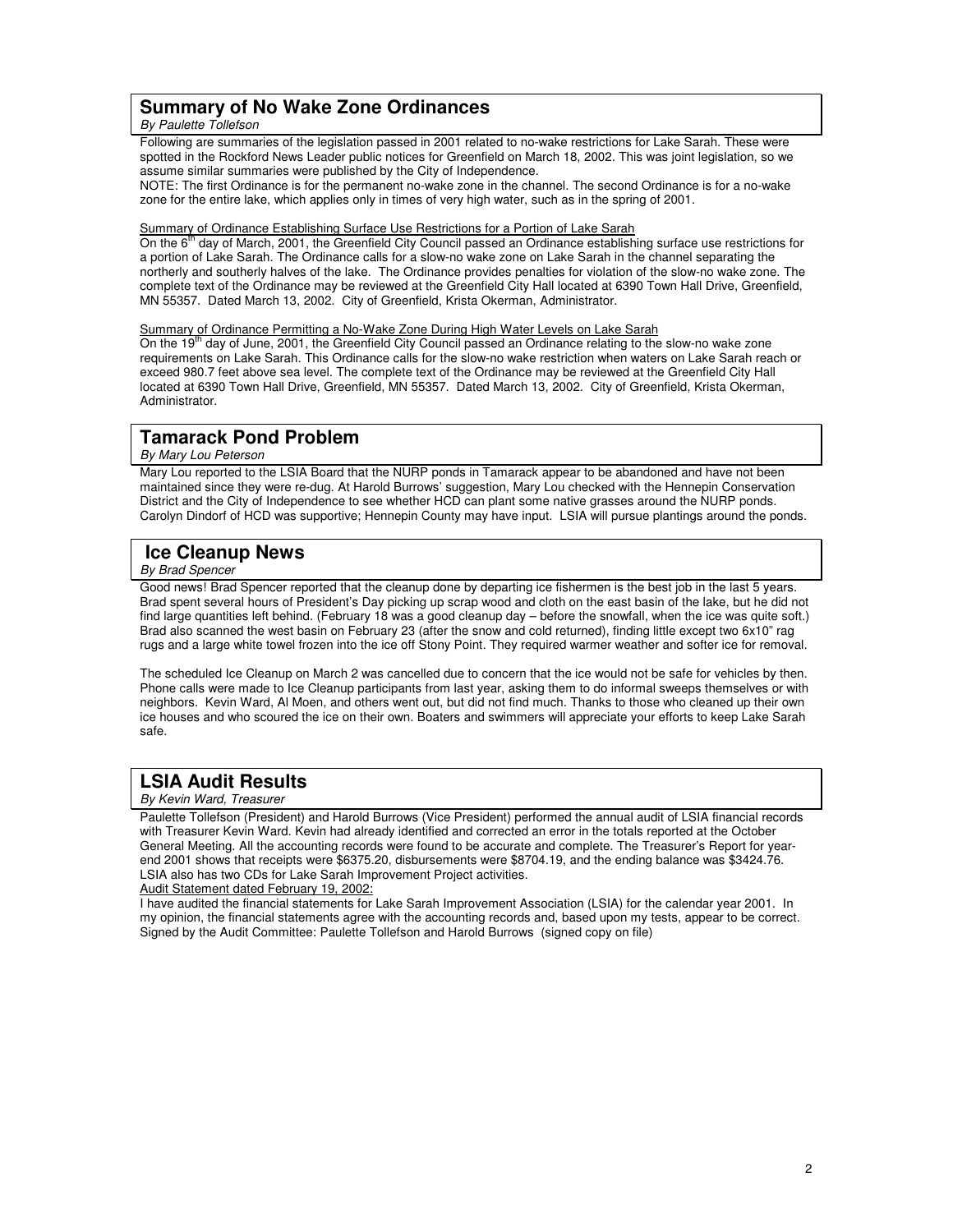### **Shoreland Best Management Practices**

By Dolores Ullstrom

In most cases, the best management practice (BMP) for shore lands is to retain existing trees and shrubs and grasses. For most of Lake Sarah's shoreline it is too late. Landowners have cleared away native vegetation and replaced it with lawn. All is not lost. If you are willing to put in time and can manage the cost, a 50 to 100 ft buffer strip of native vegetation can be reestablished.

BMPs allow for beach area and a dock. On a 100 ft lot, it is recommended that 75 ft be naturalized with native vegetation. That leaves 25 feet for a swimming beach and a boat dock. It is recommended that trails through the buffer strip to the lake and from shore into the lake be angled so that wave action does not cause erosion. There are lots of references available to help you in this project. Most of the information for this piece was taken from U of MN extension material.

Why is shore land vegetation important?

- Trees and shrubs control runoff and erosion.
- Roots trap and use precipitation that would otherwise run off.
- Roots increase soil porosity, allowing water to infiltrate rather than run off.
- Vegetation helps protect water quality by filtering out nutrients and pesticides that cause algae and excessive plant growth that age lakes prematurely.
- Trees and shrubs improve air quality by taking in CO2 and giving off oxygen.
- They moderate weather extremes such as hot sun and strong winds.
- They offer habitat for wildlife.
- They provide privacy from the lake and adjacent property.

Why retain or replant native trees, shrubs and grasses?

- Native vegetation is adapted to our climate.
- Their root systems are many times deeper than grass roots, provide better erosion control and water-cleaning capacity.
- Native plants offer typical habitat for for birds, butterflies, mammals, and fish that are indigenous to the area.
- They are more resistant to pests and disease.
- Exotic species may go out of control and crowd out native vegetation: examples of this are European Buckthron and canary grass.
- Native species provide depth, color and seasonal interest.
- Taller vegetation discourages geese from coming onto your lot.
- Maintaining a shoreline of native plants take less time.

As Lake Sarah's water quality improves, so does your financial investment in your property. There are many good references to get you started. Lakescaping for Wildlife and Water Quality, co-written by Carolyn Dindorf, is one of the very best. It can be found at local bookstores.

# **Membership Update**

By Mary Lou Peterson, Membership Director

Memberships: 121 households have sent in their dues as of mid-March, a good response for this early in the year.

Superior Garbage Services: 74 LSIA members are receiving the discounted service from Superior, another nice monthly savings. The next price drop comes at 75 enrolled. If you are considering signing up for the service, please send in your form now to help put us into the next discount level.

Educational placemats will be seen again this spring. Staff at the Hennepin Conservation District have been a great help with the watershed best practices information to be used in the layout .The placemats will be out in early May at Dobo's Cafe on Hwy 55 and County Rd 19 in Loretto.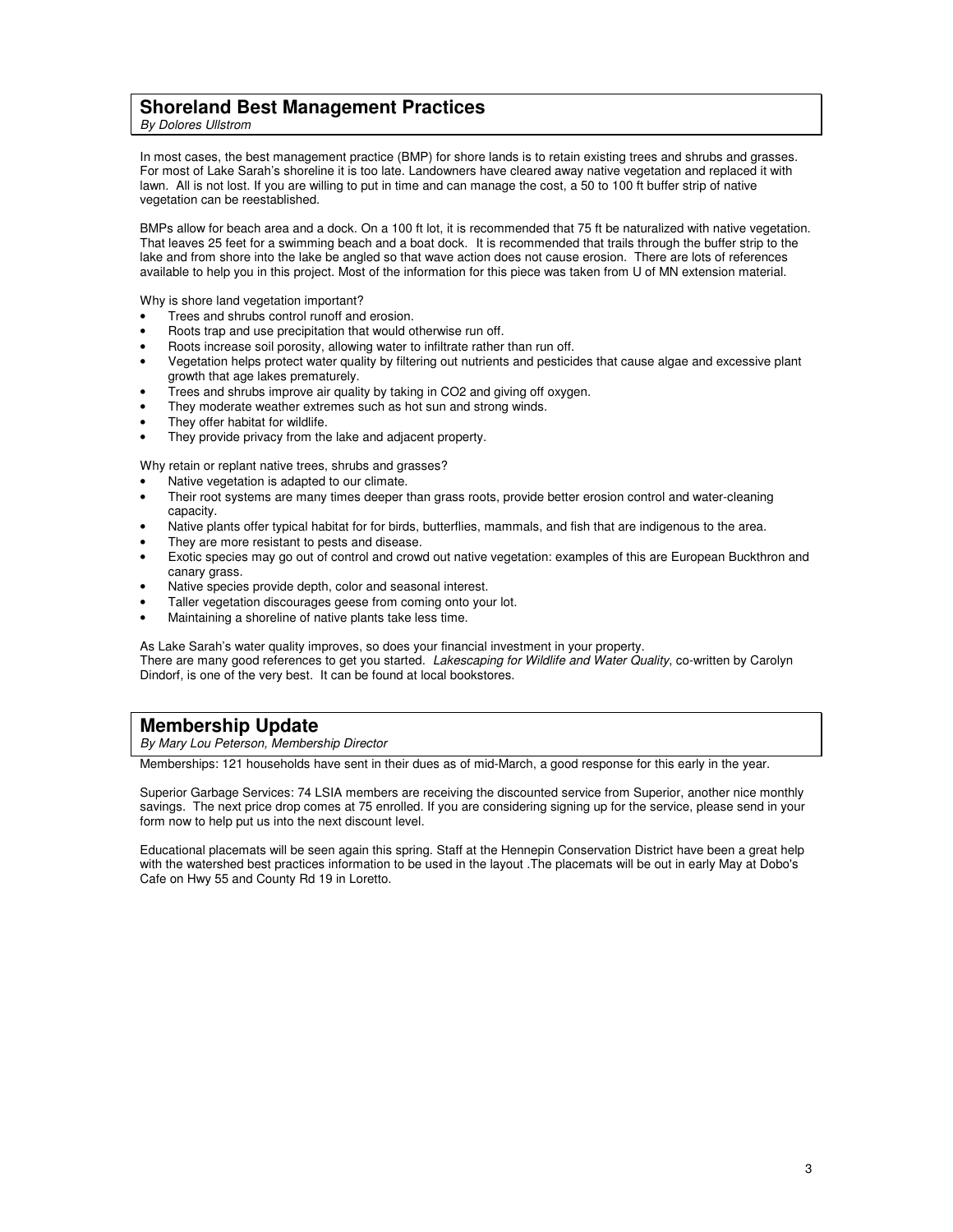### **LSIA Activities in 2001**

By the LSIA Board of Directors

So what is LSIA all about? Here is a collection of our year 2001 activities.

- Constructed the second detention basin on Loretto Creek to trap incoming phosphorus.
- Participated in cleanup of debris left from ice houses.
- Printed a spring Best Practices placemat, used by several local restaurants to educate area residents.
- Reprinted our popular Best Practices flyer and sent it to the LSIA mailing list.
- Coordinated passage of No Wake Zone legislation with Independence and Greenfield.
- Worked with Water Patrol to enforce speeds in channel and on the entire lake during very high water.
- Formed a Water Level Control Project to analyze problems with lake outflow and to develop solutions; in progress.
- Conducted the Non-Phosphorus Fertilizer Program in spring and fall, with good participation.
- Surveyed eurasian watermilfoil levels and determined that past treatments of common areas are effective.
- Encouraged owners to treat their own shorelines, which reduces overall number of weeds in the lake.
- Monitored water clarity and lake level and provided data for the MN DNR's web site.
- Coordinated a group rate for trash removal service from Superior.
- Represented LSIA at meetings of Pioneer-Sarah Creek Watershed Commission and Citizens Advisory Committee.
- Provided a Lake Sarah Area Directory and spring and fall newsletters for local residents.
- Helped Lake Sarah neighbors to socialize at the winter skating party, July 4 boat parade, and summer picnic.
- Held 3 LSIA membership meetings and published minutes to keep you informed and educated.

#### **Lake Sarah History: Art Mielke Watches Resort Community Flourish, Then Die**  By Dolores Ullstrom

Art Mielke lived on the western end of Lake Sarah for 38 years. His parents and later he and his wife owned Breezy Hill resort. The farm where the resort was located was split up; the house and remaining 20 acres were sold in 1974. Kimberly and Perry Buffie, current owners, purchased the property on North Shore Drive in 1997.

In high school Art use to trap a lot of muskrats around the Lake. He took them to Minneapolis to sell. He used the money to help purchase a new 1956 Ford.

Art remembers Frederick's Resort. It closed when he was 15 years old (1953). He also remembers that there was a Bud and Max's Resort located between Frederick's and Hillcrest Resort on what is now North Shore Drive. There was a round building near the railroad tracks (6475 North Shore Dr) on Bud and Max's land. Pop and beer were sold from this building. The Bowens owned Hillcrest Resort. They had lots of cabins.

The Lake Sarah souvenir map, copyrighted in 1946, (printed in the October, 1998 Mouth of Lake Sarah newsletter) was paid for by resort owners. It does not show Bud and Max's place. The Breezy Hills ad, located to the right of the map but not visible in our newsletter reproduction, shows Art's mother, Cora. She is holding a small dog on her lap. Art says that folks used to tease his mother because the dog''s ears make it look like she is wearing a bow tie.

#### Ice Making Business

The Mielkes cut ice on Lake Sarah for many years. They furnished ice for all the resorts on the lake. They have a video tape, made from old movies taken by Art's sister, Irene, that not only shows how the ice cutting and storing process, but also shows the shore line and many of the buildings that were located on the property.

Herman Mielke, Art's dad, made the ice grippers that the men wore on their boots doing ice harvesting. Art recalls that great care was made to keep the process safe. No one ever fell into the icy water.

With a long saw they manually cut almost all the way through the ice making rows after row of blocks. Later, when it was time to move a single block, a chisel broke through the thin layer of ice that held the block to the others. They started cutting when the ice was 16 inches thick. The ice usually got to be about 30 inches thick by the time they finished cutting. A record year was 38 inches. Each block weighted about 400 pounds. The ice was stacked in an ice house using a conveyer system. Eight inches of sawdust insulation was packed around the ice blocks.

On the video is a man named Jack. Jack first came to Breezy Hill with his new wife on their honeymoon when Art was 5 years old. After that they came out to the cabin every summer for two weeks. Jack taught Art how to shoot a 22 riffle. The two of them use to go duck and pheasant hunting together. When Art was nine years old, Jack taught him how to fly fish. Their friendship remained strong right up until Jack died.

#### Elm Beach Resort

The Sandlass property, on the south side of Sarah, was the site of Elm Beach Resort. When Art was very young, Elm Beach was owned by an elderly bachelor named Sam (last name sounds like Hinchmen). The resort consisted of one small building. Sam's cot was in the bar area. A kerosene space heater was used to heat the building. In summer Sam rented out boats. In the winter the building was a 3.2 beer tavern with a cigarette license. Elm Beach had an on-sale license, while Breezy Hill had an off-sale only license.

Art was about 7 years old when the Eppels, Bud and Bernice, bought Elm Beach from Sam. They added a house onto the bar for their living quarters. The Eppels did not have a food license, and serving game fish was illegal, but many fish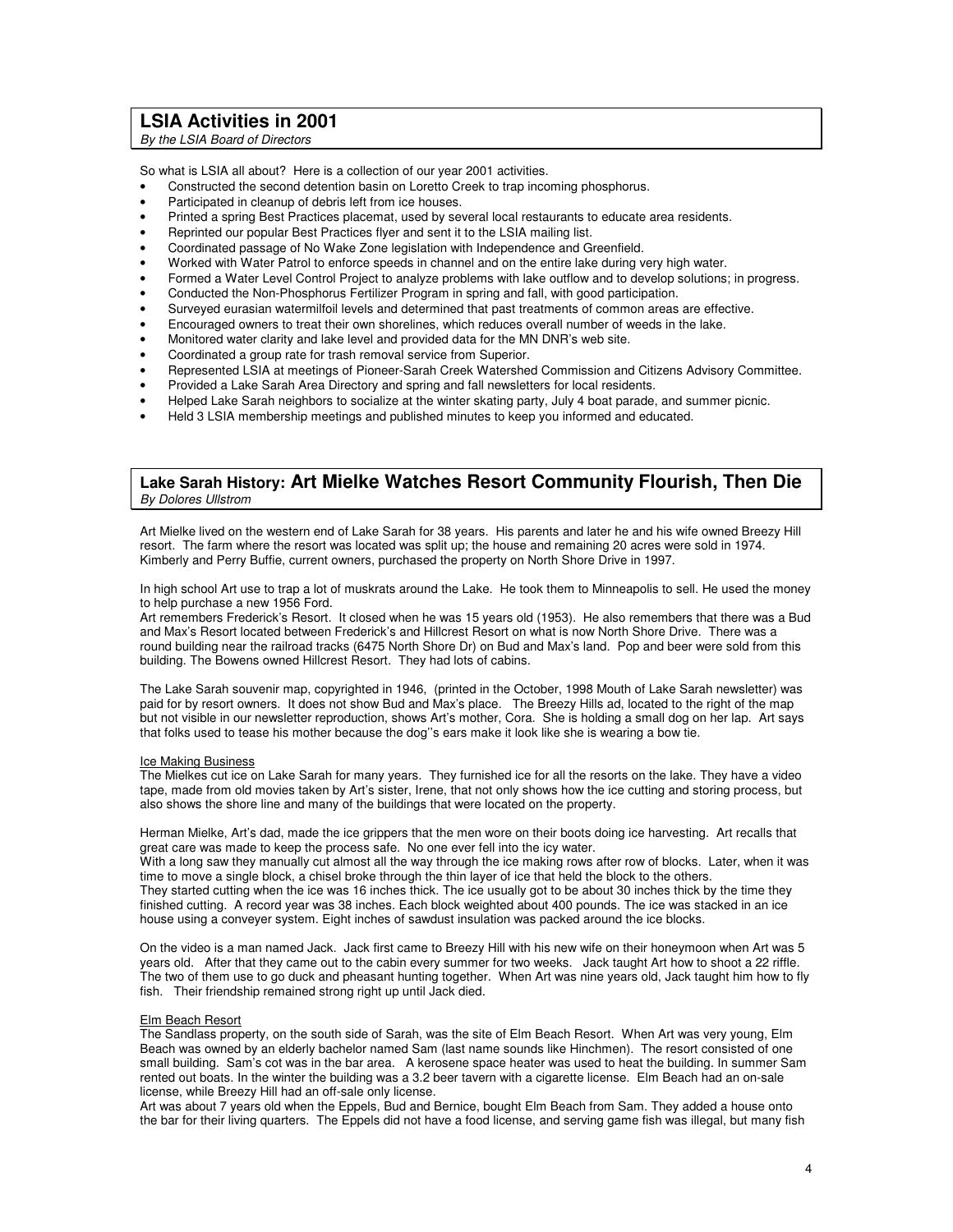fries were held at Elm Beach. Folks came to socialize and to buy beer. About 10 p.m. on Friday night, the fish caught in Lake Sarah were fried, and patrons helped themselves. When they were lucky, a big pot of turtle soup was also served.

#### Freeway construction provides housing

Soon after they were married, Art and Judy Mielke moved their first house onto Breezy Hill property. The freeway system was being built and many homes needed to be moved to make way for the freeway. The Mielke's home was moved from near the site of the 394-494 interchange. Robert and Jane Lynch, 6325 Lake Sarah Hts Dr, also moved in their first home. That home is currently owned by Seth Victorsen. Maurice McKinley, who bought Breeze Hill from the Mielkes in 1974, was in the business of building fences along the newly constructed freeways. He used many of the resort's buildings to store his materials.

#### The end of an era

Art remembers a couple that came to Breezy Hill every year and rented a cabin for one month. They lived by the fairgrounds in St. Paul. It took one and a half hours to get from their home to Breezy Hill. Neither cars nor roads were as dependable as they are today. Art grew up with their children. When their youngest child was out of high school, about 1950, cabin rental costs started to go up, and the couple decided it was time for them to buy their own cabin on Forest Lake.

Growing prosperity gave many people the money they needed to buy their own boat and a small cabin. Having a cabin up north became the latest fashion. The mood seemed to be that a vacation wasn't a vacation if you didn't drive 50 or 100 miles to get there. The family owned resort business around the Twin Cities faded quickly. It got to the point where one could no longer make a living running a small resort like Breezy Hill. Development was quickly occurring. Taxes went from \$500 to \$2,000. New restrictions and regulations meant that life as he had known it was changing. People no longer wanted to see his cows in the lake. Fishing and trapping were not as good as they had been. Art and Judy decided to sell. They used the money from the sale of Breezy Hill to buy a dairy farm near Chippewa Falls, Wisconsin. They now raise beef cattle.

History cannot be turned back, and maybe it shouldn't be. We have lost and we have gained in the process of change. Thanks, Art, for sharing your stories with us.

#### **Photo: Art Mielke, former owner of Breezy Hill Resort**